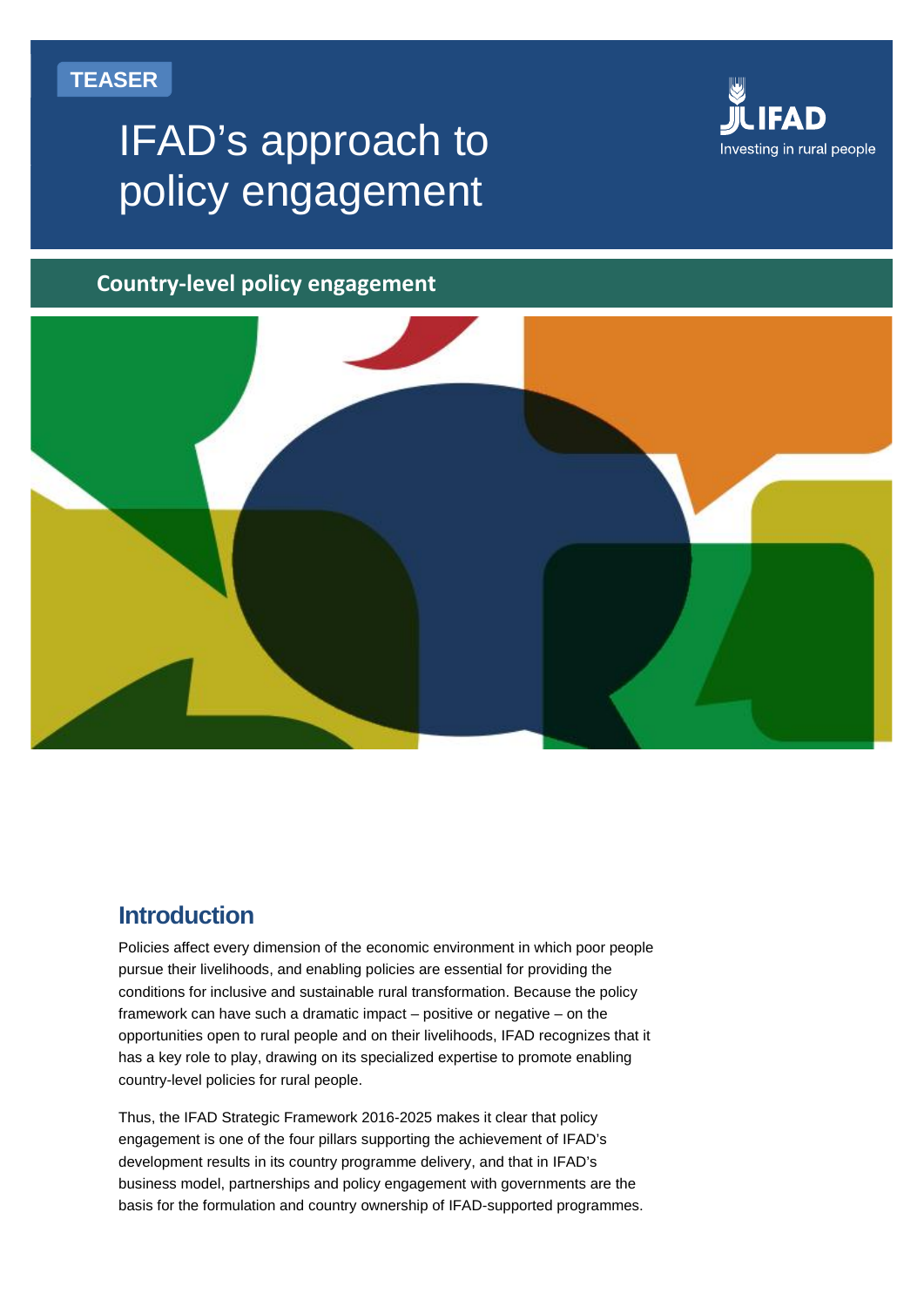# **Background and context**

**What is country-level policy?** The term "policy" is used in different ways in different contexts. IFAD is interested in the *laws*; the *regulations* that serve to implement laws; and the *strategies* of sovereign governments. IFAD engages primarily in activities related to policy at the national level, but in a growing number of countries where government is decentralized, it also includes those at the subnational level – state/province, county and even district policies are of interest. Government *programmes* that operationalize these policies, as well as the *budget allocations* that make this possible, are also aspects of policy. These dimensions are closely related to *institutions* – the structures that serve to design, implement and monitor policies and practices. Country-level policies may also have a regional or even global dimension, for example where derived from a regional economic community or a global convention.

Many of these dimensions may be relevant to the same set of issues. Take the example of agricultural extension. There may be a national extension strategy, a national extension programme, a budgetary allocation for it, a dedicated institution for agricultural extension and an application of the strategy through a series of smaller policies at the local level. However, there is not always a consistency among these levels, and pieces of the policy "hierarchy" might be missing.





**The policy cycle is conceptually simple...** Just as we speak of a project cycle, so we can conceive of a policy cycle (Figure 1). The simplest model of the policy cycle starts with agenda setting – the policy issue is identified and defined; and potential opportunities and problems, and their implications, are identified, collected and analysed. The cycle proceeds to policy formulation and decision-making: alternative policy options are identified, and their consequences are assessed. It continues with policy implementation: the approved policy is administered and enforced by an agency of government or by lower levels of government, and financial resources are brought to bear as necessary through the annual budget. Finally, it finishes with policy monitoring and evaluation. Ideally, policy implementation progress is monitored, gaps are identified and the impacts of the policy – intended and unintended – are evaluated.

The model is of course highly stylized and simplified. Its merits are to provide a conceptual framework for thinking about policy processes, and to remind us that engagement in country-level policy processes can (and indeed does) take place at all stages of the project cycle from identification of issues to monitoring and evaluation.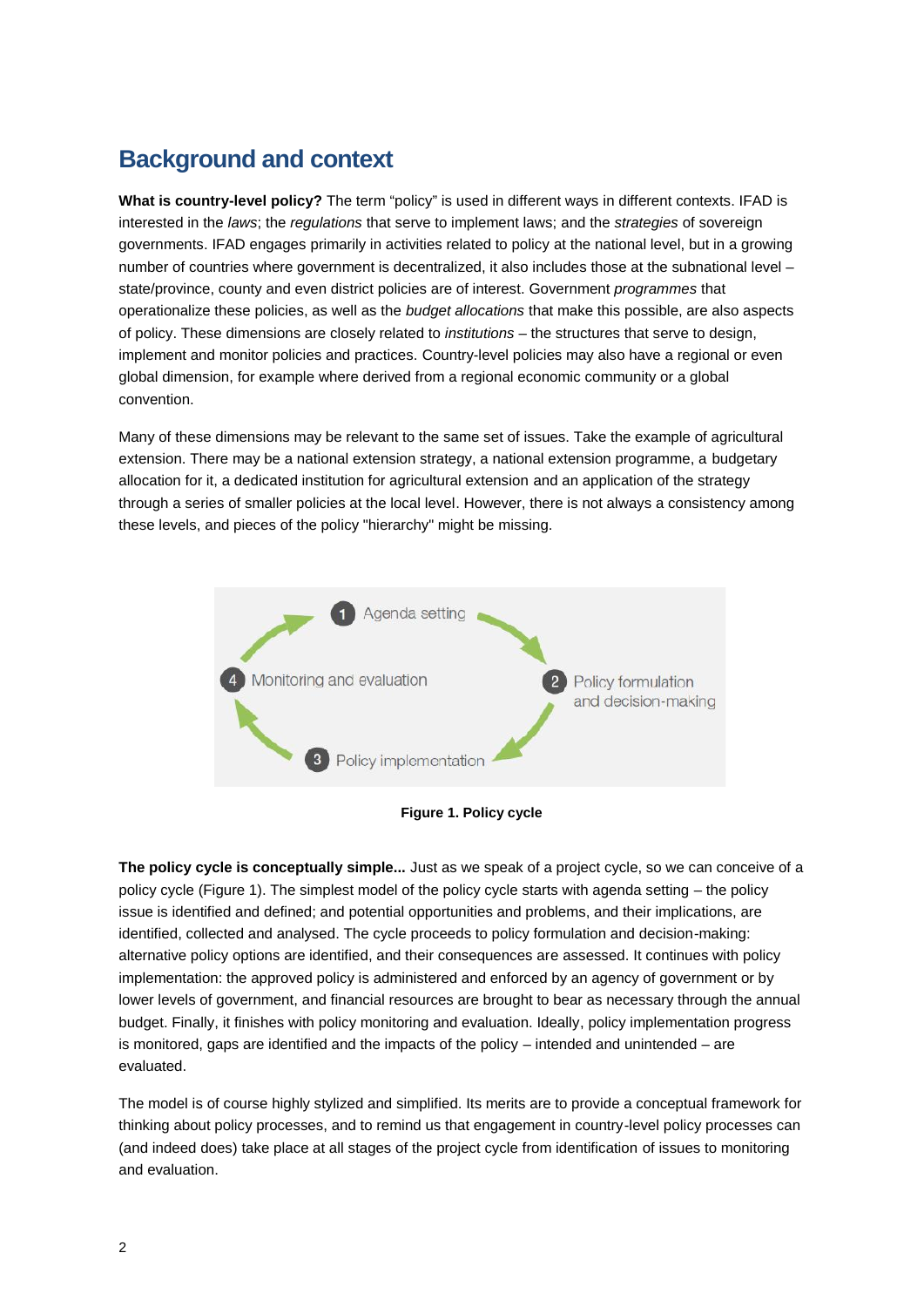**…Yet the reality is often complex.** The model also assumes an essentially technocratic approach in which state agents make rational decisions, based on weighing up information, costs and benefits. In reality, policy processes are often far more complex: because policies usually favour the interests of one group in society rather than another, this means that the processes of agenda setting, formulation and decision-making, and even implementation and monitoring and evaluation, are often highly political. Not only does this make for complex and "messy" processes; it is also the case that the outcomes achieved at each stage of the policy cycle often reflect a negotiation of the interests and ideas of the different actors, which occasionally can run counter to the collected "evidence".

Thus, while "government" may lead public policy processes, within governments there are many divergent and contradictory interests – within ministries, among different ministries and between the different branches of government – and these different interests must be reconciled. Within the private sector different actors may also have competing interests – take, for example, rice producers and processors versus rice importers, or informal traders versus agribusiness. Civil society may range from policy researchers to international and local NGOs to producers' organizations, and each of these actors have different perspectives and interests to pursue. Non-domestic actors may also be involved: in many IFAD member states there are global food and agribusiness companies with interests to pursue, and in some the international development community is also involved in policy processes.

In each country, and on each policy issue, the access, influence and sheer power of different actors in the policymaking process varies and needs to be understood. In all countries, a core interest for IFAD is to increase the extent to which smallholder farmers participate in the process, and facilitate the incorporation of their interests in policy outcomes, while avoiding a situation in which elites capture the policy process.

# **Rationale**

**What is country-level policy engagement?** Typically, IFAD's approach to policy engagement is one of facilitating, supporting and informing nationally-owned policy processes, so as to enable governments and other national stakeholders to determine themselves the policy change required. Its approach is characterized by building national capacities for dialogue and the design, implementation and assessment of policies; and by bringing evidence to those processes where appropriate and useful. It includes, but goes beyond, policy dialogue. IFAD does not impose policy change as a condition for its support for investment projects, and rarely does it seek specific policy change.

**Country-level policy engagement – or CLPE – can thus be seen as a process in which IFAD can collaborate, directly and indirectly, with partner governments and other country-level stakeholders to influence policy priorities or the design, implementation and assessment of formal policies that shape the opportunities for inclusive and sustainable rural transformation.**

For IFAD, there are at least **three critical purposes** that policy engagement can serve.

First, it can help to expand development impact. Projects alone cannot eradicate rural poverty or generate rural transformation because, inevitably, they reach a limited number of people. However, projects can serve as a space in which to innovate and experiment with new possible policy solutions. And by feeding back the lessons learned to local, national and international actors, projects can also be a lever for influencing public policies and national-level programmes, thus bringing about systemic change.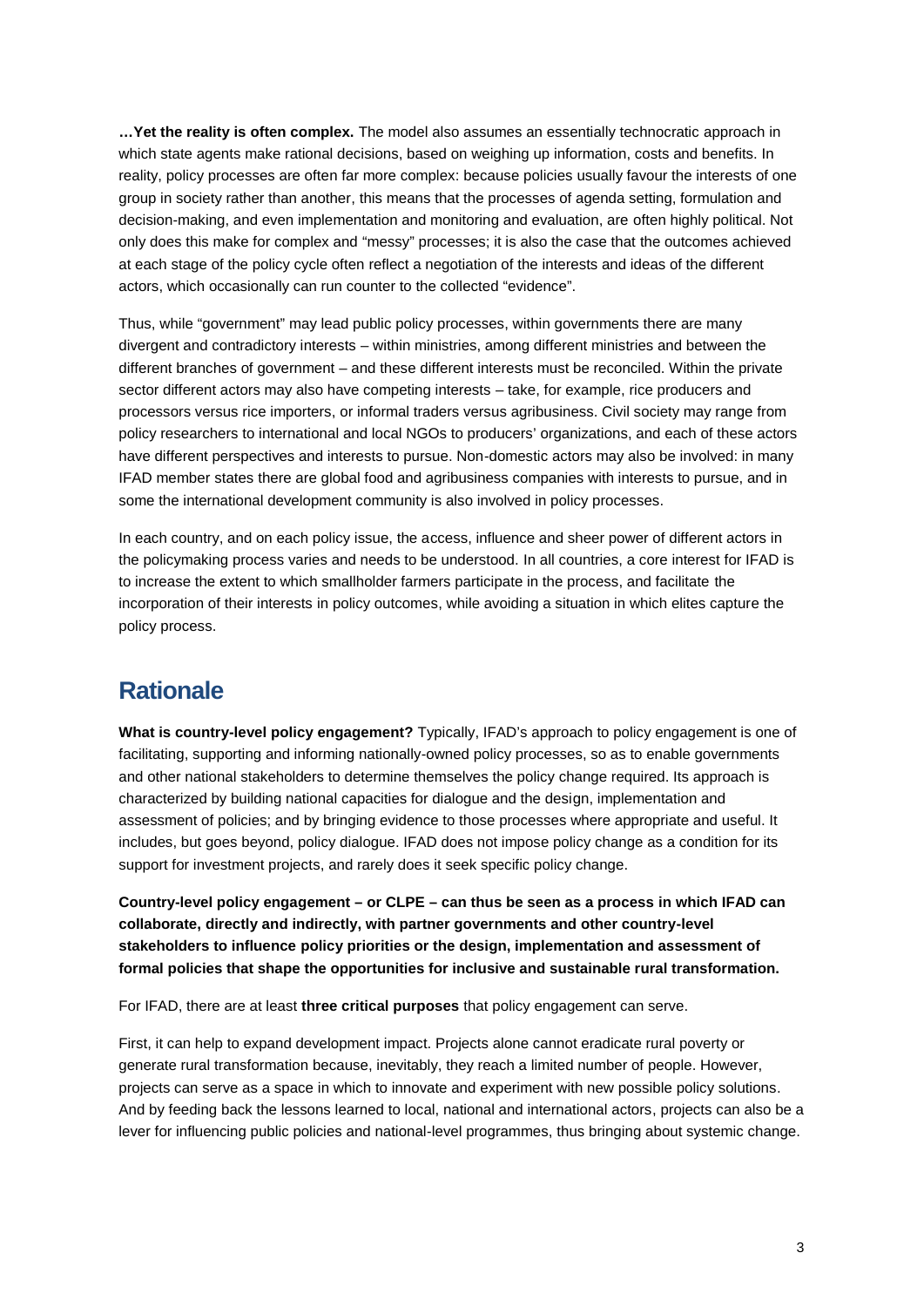Second, policy engagement can also serve the more immediate purpose of improving project impact. Project implementation may be constrained by a mismatch between the project objectives and the policy framework or a gap between the policy and its implementation. Addressing policy bottlenecks or weaknesses in policy implementation can therefore help to create an enabling environment for project implementation, so improving the chances that outcomes are realized, and development impacts achieved.

Third and finally, policy engagement can help to enhance IFAD's relevance in the growing number of countries where the government looks to it for knowledge, experience and lessons, as well as for its financial resources. This is true both for those countries where IFAD is a major development partner for government in the rural sector and has a substantial body of experience in-country to draw on, and for those where IFAD's funding represents a relatively small percentage of national budgets dedicated to the rural sector and so must offer a specific value added relative to government's regular expenditure. By contributing to the cycle of policy experimentation (wherein policies are created, implemented, tested and then changed if not successful or scaled up if successful), IFAD can add value to the services it offers to its members.

It is realized that there are countries whose governments are not interested in a "policy dialogue" with IFAD or other development partners, and consider the development of policies an internal issue. But these same governments are generally interested in learning from the experience of IFAD-supported projects and keen to adopt in their own strategy or programmes the successes realized; here, IFAD's role is to facilitate that learning, adoption and scaling up. In other countries, governments lack the institutional capacity to effectively implement their policies, and IFAD-supported investments can offer an important vehicle for operationalizing policy at the local level. So even if this is not labelled as policy engagement, there are usually opportunities for IFAD to support nationally-owned policy processes, as long as it is approached with sensitivity.

# **Key features**

A review of CLPE across IFAD's five regions published in  $2016<sup>1</sup>$  shows that much is already being done in the area of policy engagement, and that there has been a gradual improvement in the extent to which country programmes are engaged in policy-related activities. The mostly encouraging results reflect a broad understanding of the important and potentially transformative impacts of engaging with government policy.

More specifically, and responding to the commitment under IFAD10 to ensure that "100 per cent of COSOPs […] define a specific approach for CLPE appropriate to IFAD's programme in each country", the topic is now addressed in all COSOPs. It is also reflected in project designs: in the last few years, over half of approved projects have contained a component or subcomponent focusing on policy.

Today, the main challenge is to create a consistent and effective approach across the five regional divisions of IFAD, and to be more specific about the prioritization and articulation of clear strategies for policy engagement, linked to the creation of an evidence base and knowledge management strategies more generally.

IFAD's ability to engage in policy processes depends on it being a trusted partner of governments. This it has to achieve first and foremost through the quality of the projects it finances: it is they that give IFAD

<sup>1</sup> IFAD, 2016.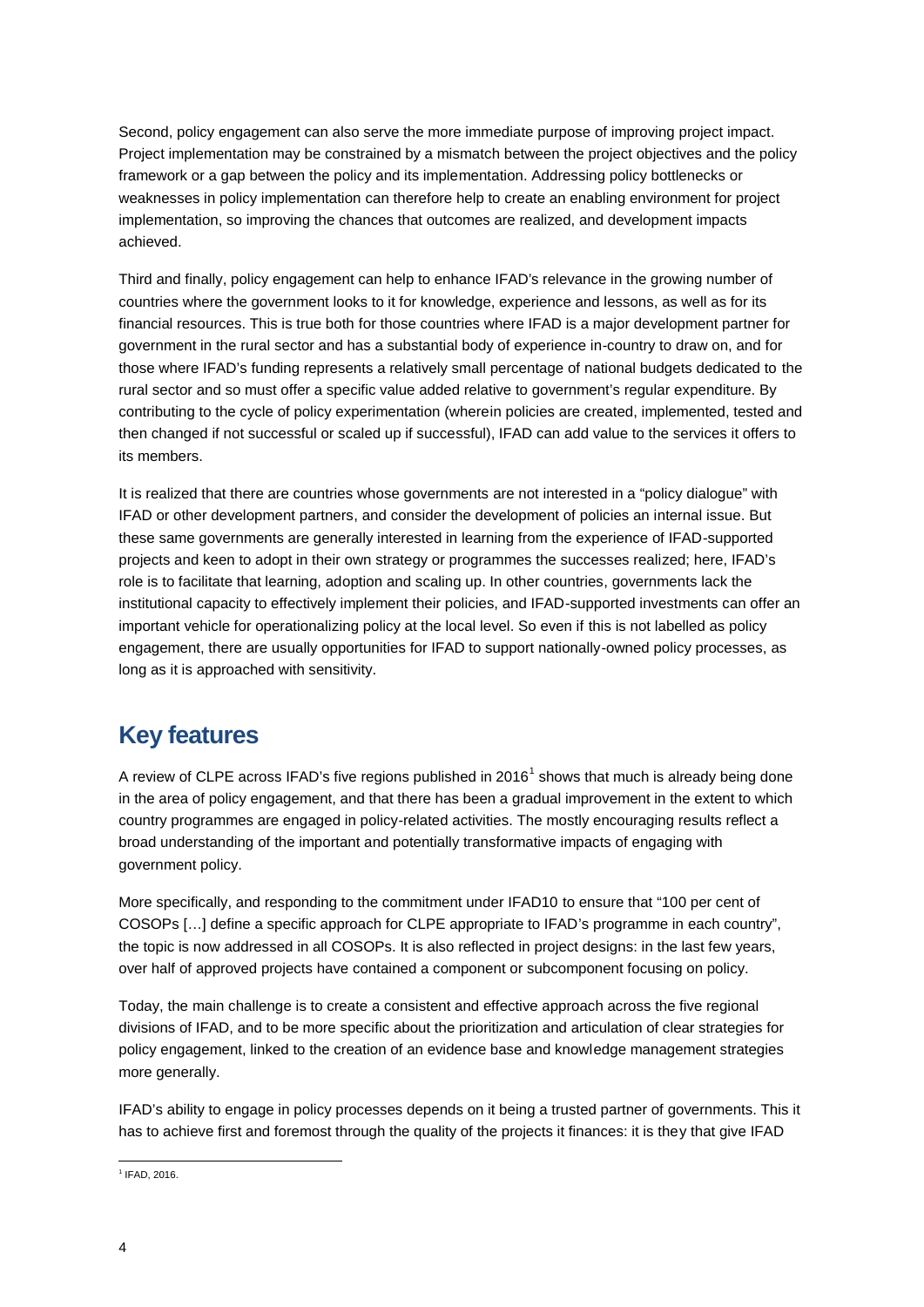the credibility it needs to be listened to. It is also a function of IFAD's approach – entering on one hand as a partner of government rather than to confront it, and on the other as an honest broker of relationships dialogue between governments and other policy actors. At the same time, IFAD's approach is characterized by its focus on policy issues of importance to poor rural people – policies that shape the opportunities for inclusive and sustainable rural transformation – and by its efforts to give voice to their concerns.

At times, this means that IFAD's policy work is centred on a technical rather than strategic level. Thus some IFAD-supported projects engage in highly specific pieces of policy that shape sectors of importance to IFAD stakeholders (e.g. procedures for the registration of farmers' organizations or regulations governing the minimum legal size of fishnet mesh); while others may support, say, the development of a new national strategy on agricultural extension policy or a national policy on oil palm development.

IFAD's approach is internalized within its country programmes: its efforts are focused on the achievement of the strategic objectives of the COSOP; and they are realized both within, and as part of, the investment projects IFAD finances, and as a complementary activity within the country programme. The key features of IFAD's approach are summarized in Box 1.

#### **Box 1. Key features of IFAD's approach to country-level policy engagement**

- **Partnership** with government: working *with* governments to support *their* policy processes role as trusted partner. No conditionality.
- **Focus**: on issues of importance to smallholder farmers/rural people and poor rural people; and on both "high level" sectoral policies and more specific "technical" policies.
- **Representation**: creating space for policy discussions, building capacity of rural people's organizations to participate, and giving them voice.
- **Breadth of engagement**: working across the policy cycle, from identification of policy issues to policy implementation and assessment.
- **Integrated approach**: projects and policy engagement are rarely separate; instead, they are closely linked within country programme, both serving to support strategic objectives of COSOP.
- **Complementary roles:** IFAD-supported projects support the design, implementation and/or monitoring of policies; IFAD leverages these experiences in its engagement in policy processes.

While by definition IFAD's approach to CLPE is country-specific, it may on occasion have a regional or south-south dimension (an approach that is facilitated with regional/global grants). Examples include supporting experience-sharing and lesson-learning among countries within a regional economic community or grouping; encouraging cross-national collaboration on policy issues and solutions of common interest; or supporting processes to develop national policies derived from decisions made by, for example, a regional economic community or global forum.

IFAD's policy engagement has the overall objective of supporting and encouraging national policies that promote inclusive and sustainable rural transformation. This objective can be conceived as being achieved through three outcomes: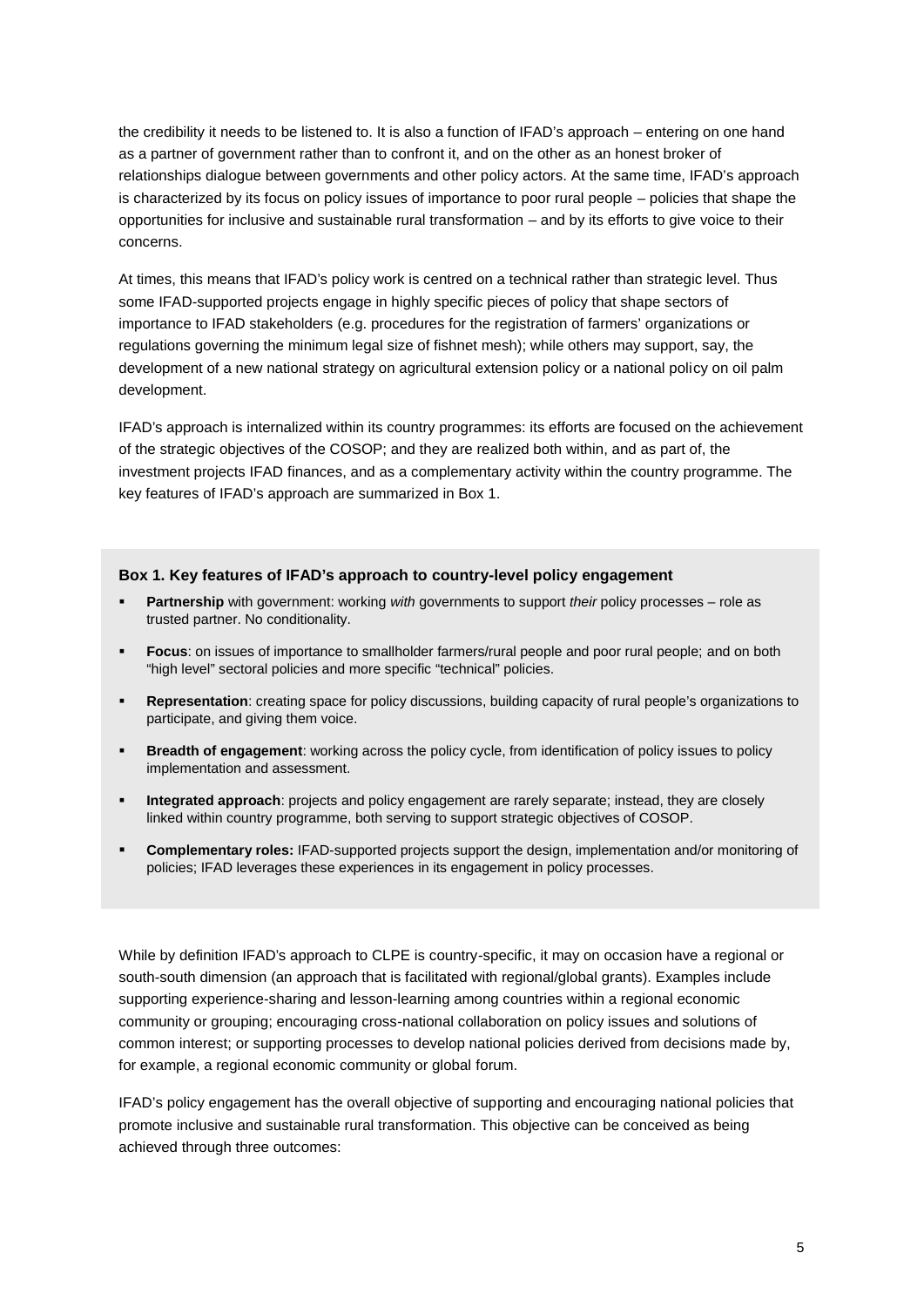- enhancing the participation of smallholders in policy processes
- stimulating the production and utilization of evidence for policy processes
- enhancing the policy capacity of governments.

In turn, these outcomes are achieved through a diverse set of policy-related activities that IFAD either supports or in some cases conducts itself. Based on the analysis of past experience, a total of 10 types of policy-related activities have been identified (see Box 2). These span the policy cycle and vary in their underlying objectives. While most originate from and are implemented within projects or grants, CPMs and in-country officers also undertake activities related to policy engagement, for example through their participation in in-country sector working groups, or in responding to specific opportunities or requests emerging from government. Frequently, these opportunities are not foreseen in COSOPs, and thus there is need for flexibility and opportunism so as to respond rapidly and effectively to policy openings as they emerge.

#### **Box 2. Ten types of activity for country-level policy engagement**

- **Create space for policy dialogue.** An investment project can be used to create space or a platform for policy dialogue between national stakeholders – particularly rural producer organizations and other organizations representing smallholder farmers – and then support that dialogue.
- **Enhance stakeholder capacity for policy processes.** An investment or grant-financed project can be used to enhance the capacity of national stakeholders, particularly rural producer organizations, providing them with the skills and analysis they need to ensure that their leaders are able to participate effectively in national policy processes.
- **Policy analysis and support for policy formulation.** An investment project, grant project or even IFAD's administrative budget can be used to support policy formulation by financing policy analysis and/or drafting policy options, as well as the public consultations around the policy process.
- **Operationalize/pilot national policy at the local level.** An investment project may be used to enable government to operationalize at the local level a national policy – particularly in states where the central government may have limited policy leverage at the local level – or to pilot new models for implementing national policies.
- **Review policy implementation to identify gaps, constraints or blockages.** An investment project can provide a vehicle to review relevant current policies, to identify implementation gaps and/or policy constraints and blockages, understand the reasons and bring the evidence to government.
- **Draw out successful models and promote adoption/scaling up.** Successful approaches and models piloted or developed under an investment project can be drawn out and analysed to promote their adoption/scaling up by government under a national strategy or programme. This may be done under the investment project itself or by the CPM/CPO, building on the evidence generated by the project.
- **IFAD participates in policy dialogue forums.** The CPM/CPO can actively participate as IFAD's representative in in-country policy dialogue forums (e.g. sector working groups), bringing on-the-ground experience and lessons learned to government and its other development partners.
- **Strengthen the capacity of government agencies.** A project can provide a vehicle to strengthen the capacity of relevant government agencies to formulate, implement and assess national policies and programmes.
- **Share experience at the regional or global level.** A regional/global grant can offer a framework to bring together policy stakeholders from different countries to share experiences among peers, promote peer-to peer learning and build trust stakeholders from the same country.
- **Promote dialogue between government agencies.** Projects can be used for supporting improved and more coherent policymaking and implementation, particularly around cross-cutting issues such as climate change adaptation or nutrition.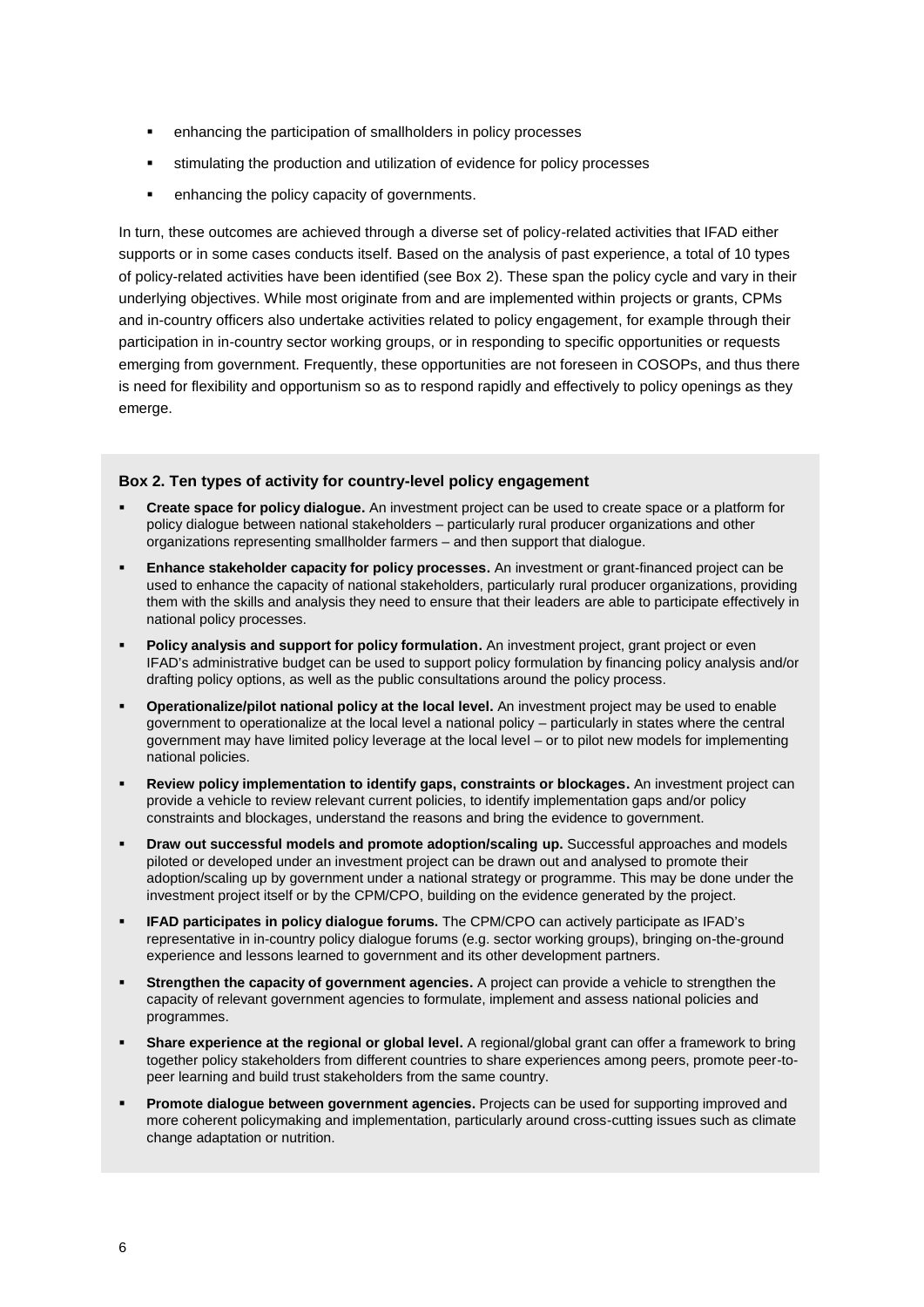The activities are not mutually exclusive: in many instances, several activities are employed simultaneously or in a complementary fashion: for example, creating space for rural people's organizations to participate in policy dialogue works better when the capacity of those same organizations is strengthened to enable them to participate more effectively in the policy processes.

In addition, the activities focus on different stages of the policy cycle. For example, a project may contribute to a study aimed at helping with the formulation of a policy, enable or train actors to participate more effectively in the dialogue around the approval of a policy, and assist with a pilot implementation scheme of an approved policy.

These activities are all ultimately aimed at supporting and encouraging national policies that promote inclusive and sustainable rural transformation, even if the specific outcomes they seek to achieve may differ. Figure 2 shows how the different elements – the overall objective, the outcomes and the activities, the theory of change underlying IFAD's engagement in policy processes – are put together.



**Figure 2. The theory of change underlying IFAD's country-level policy engagement**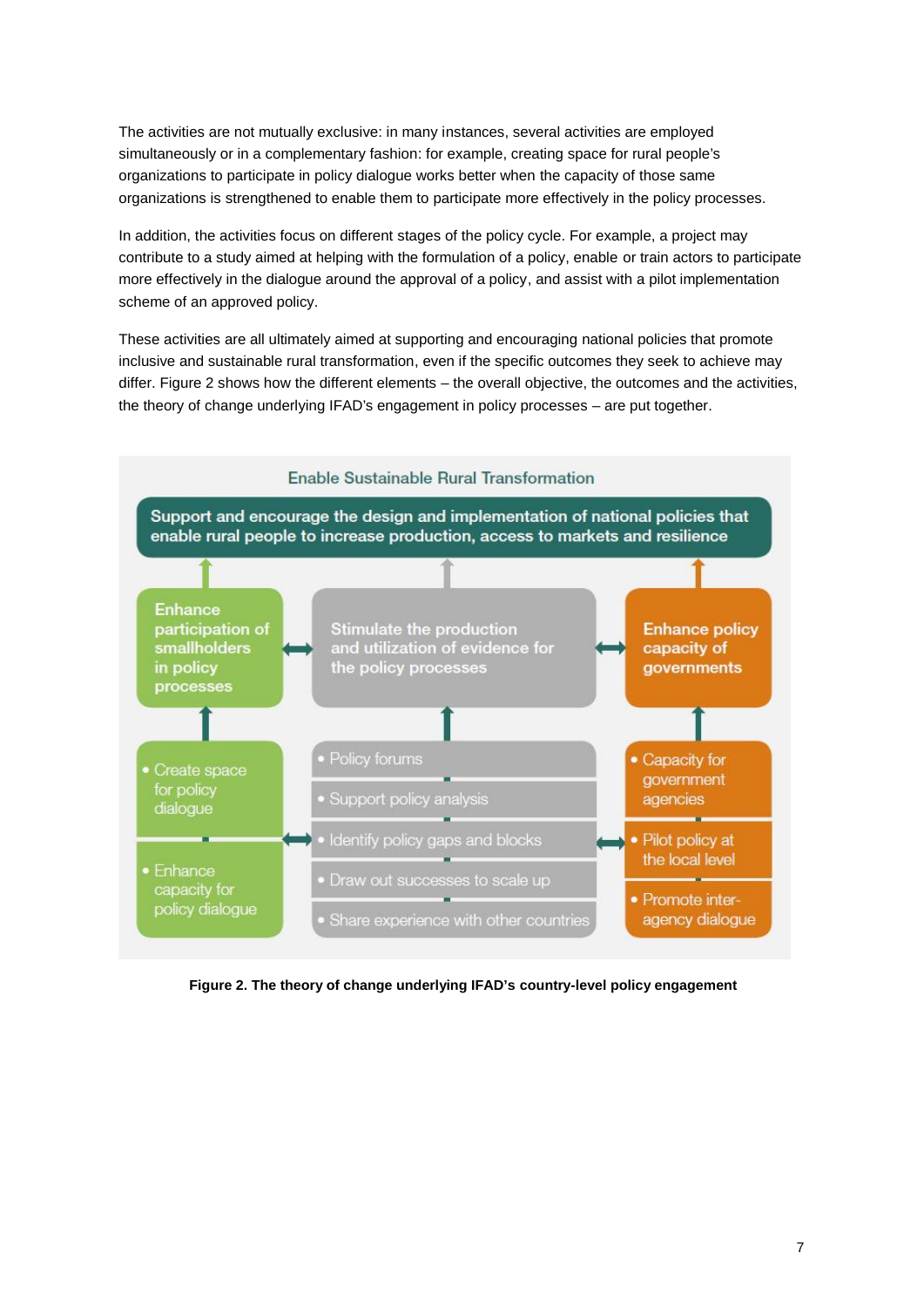The production of evidence to inform policy processes is an important dimension of IFAD's comparative advantage in policy engagement, with much of that evidence drawn from real on-the ground experience gained through project implementation. Yet, as shown in Box 3, evidence does not necessarily need to be "researchers' evidence"; what is important is that it speaks to the specific needs of policymakers. So these products may be reports,

#### **Box 3: Different notions of evidence**

| Researchers' evidence                                                                                                                  | Policymakers' evidence                                                                                          |
|----------------------------------------------------------------------------------------------------------------------------------------|-----------------------------------------------------------------------------------------------------------------|
| • Scientific (context-free)<br>• Proven empirically<br>• Theoretically-driven<br>• As long as it takes<br>• Caveats and qualifications | • Colloquial (contextual)<br>• Anything that seems reasonable<br>• Policy-relevant<br>Timely<br>• Clear message |
|                                                                                                                                        |                                                                                                                 |

Source: J. Young and S. Sumarto, 2006.

briefs or even newspaper articles or videos; they may present the results of desk reviews, surveys, interviews with farmers' groups or the outcomes of policy forums; or they may serve to identify and document policy blockages or limitations, gaps in policy implementation, or even the "success stories" of project approaches that can inform national policy. Arguably, with its strong focus on field-level experience, IFAD's comparative advantage is precisely in this domain of "policymakers' evidence".

# **Building the agenda for country-level policy engagement**

As a key dimension of the country programme, opportunities for CLPE can be identified throughout the cycle of COSOP and project design and implementation. However, it is during the design of COSOPs and projects that the requirements to develop a policy-related agenda are greatest. Some of the key issues raised in the how-to-do note and the larger guidebook to policy are highlighted below.

**COSOP design and CLPE**. The stage of COSOP design is a key moment for reflecting on IFAD's strategy for mainstreaming country-level policy engagement in its country programming. In defining a specific approach for policy engagement (the IFAD10 commitment), the intention is that the COSOP should articulate a strategy for CLPE that explains how it will contribute to the achievement of the strategic objectives. It should identify the rationale and the broad areas for policy engagement, as well as the outcomes sought, the approaches to be used and the expected activities.

In some countries, particularly in those where there is already a strong policy engagement strategy and the COSOP does not envisage major changes of direction, it may be possible to go further and define a relatively detailed and complete policy agenda. In others, where there has been limited policy work in the country and the COSOP proposes to work in new thematic areas and on new issues, this will be less easy. In the latter case, the detailed agenda will be formed in the course of COSOP implementation, as the challenges of, and opportunities for, achieving the strategic objectives become clearer. In all cases, space should be left to enable the country programme to be opportunistic in responding to policy openings as they emerge during the course of implementation.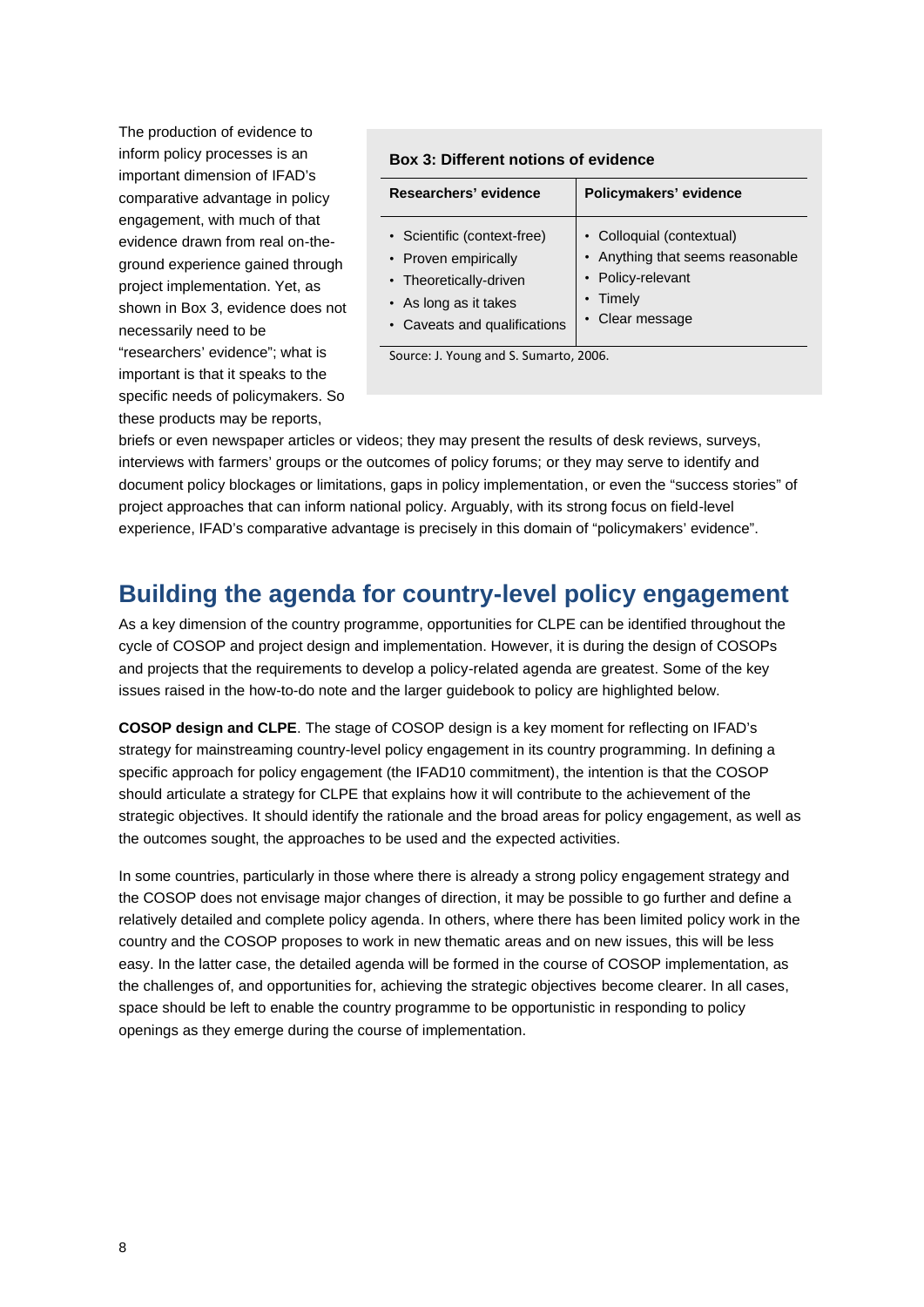A strategy for policy engagement should be built upon the following elements:

- A review of the current country policy framework and institutional context, its specific characteristics, strengths and weaknesses.
- A review of IFAD's past experiences with policy engagement, if any, under the country programme; an identification of successes realized; and a drawing out of lessons learned.
- An identification of the broad thematic areas in which it is expected that IFAD/IFAD-supported projects will pursue a policy agenda under the COSOP, viewed in terms of their contribution to the achievement of the strategic objectives
- The approaches (within investment projects, grants, CPM-led) that will be used to pursue it, and the likely activities to be carried out.
- The links to the COSOP agenda for scaling up and knowledge management, and the opportunities/value for partnerships to pursue the agenda.
- An indication of the resources both financial and human required to deliver the agenda.

**Project design and CLPE**. Designing a policy component of an IFAD-supported project is a highly context-specific process, which will vary depending on the type of policy the project plans to engage with, and the specific strategy likely to be successful for that policy topic and country. Here, the key challenge is to turn broad principles into concrete, implementable proposals. In doing this, some of the key issues to be looked at are as follows:

- Key policies of relevance to the project and their strengths and weaknesses, as well as national and sub-national policy-making processes – including those involving other development partners, where appropriate.
- The rationale for a policy agenda: the specific policy issues or broader policy areas where the project can contribute, and the results it could reasonably expect to achieve.
- The theory of change: how the policy intervention will contribute to the overall project development objective; its expected outcome, outputs and activities; and indicators at the different levels.
- The detailed policy activities to be carried out under the project.
- Implementation responsibilities, and the link between the project M&E/KM function and the policy agenda.
- The inputs and quantities required, together with related costs, for the component/sub component.

**Monitoring and evaluation of CLPE** is necessary both for the country programme and for individual projects. It is recognized not to be an easy task, for a number of reasons: policy processes are complex and non-linear; they do not lend themselves well to meaningful indicators; multiple actors have an impact on policy; and the scope to attribute change to IFAD – rather than assess IFAD's contribution to that change – is limited.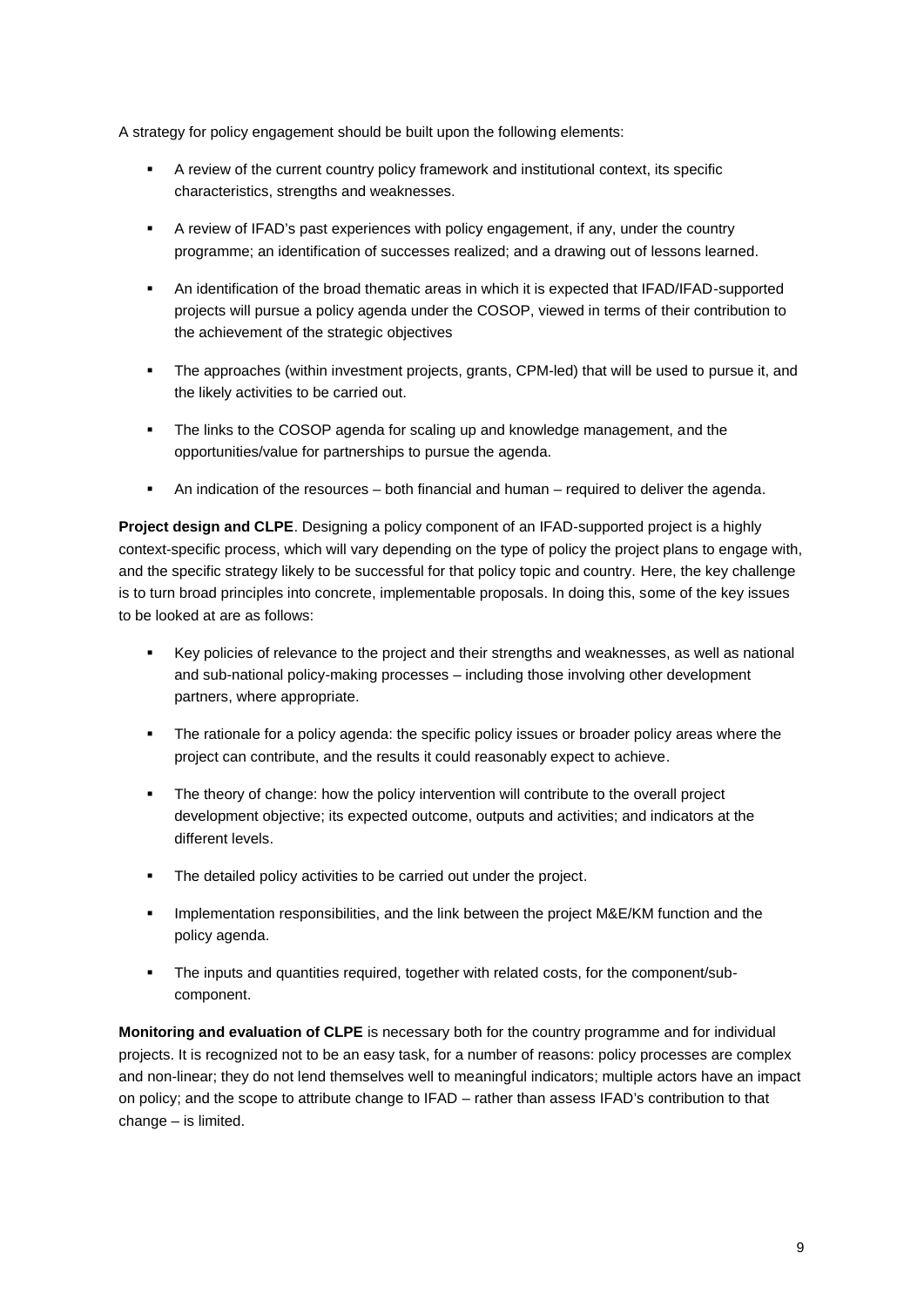Nevertheless, at project level, a limited number of potential indicators of CLPE outputs and outcomes have been included in the 2017 RIMS frame; and monitoring of progress against these and other indicators can focus a conversation around the achievements of the CLPE agenda. A number of other non-quantiative tools for monitoring CLPE activities also exist and are being formalized.

At country-programme level, the RB-COSOP Results Review and the RB-COSOP Completion Review provide the entry point for such monitoring, with content that can draw on project implementation progress reports, supervision reports and aide memoires, Project Status Reports/Country Programme Issues Sheets, the IFAD Client Survey; and the PBAS Rural Sector Assessment. In addition, a possible methodology for assessing the impact of specific CLPE initiatives is currently being designed (a joint initiative of APR, PTA and RIA): it is intended to be simple and replicable, and to focus strictly on the qualitative dimensions of impact.

# **About the toolkit**

The toolkit on country-level policy engagement has four parts:

| Teaser          | Provides an overview of IFAD's approach to country-level policy engagement, what<br>it is and why it matters.                                                                                          |
|-----------------|--------------------------------------------------------------------------------------------------------------------------------------------------------------------------------------------------------|
| How To Do Notes | Each note provides a step-by-step guide to incorporating country-level policy<br>engagement into COSOPs and project design processes.                                                                  |
| Lessons Learned | Provides an overview of the lessons learned, in addition to highlights from case<br>studies that show how country-level policy engagement has taken place in different<br>countries and circumstances. |
| Guidebook       | Pulls together all of the above into a single volume, and includes additional<br>information about monitoring and evaluating policy, accompanied by additional<br>case studies and tools.              |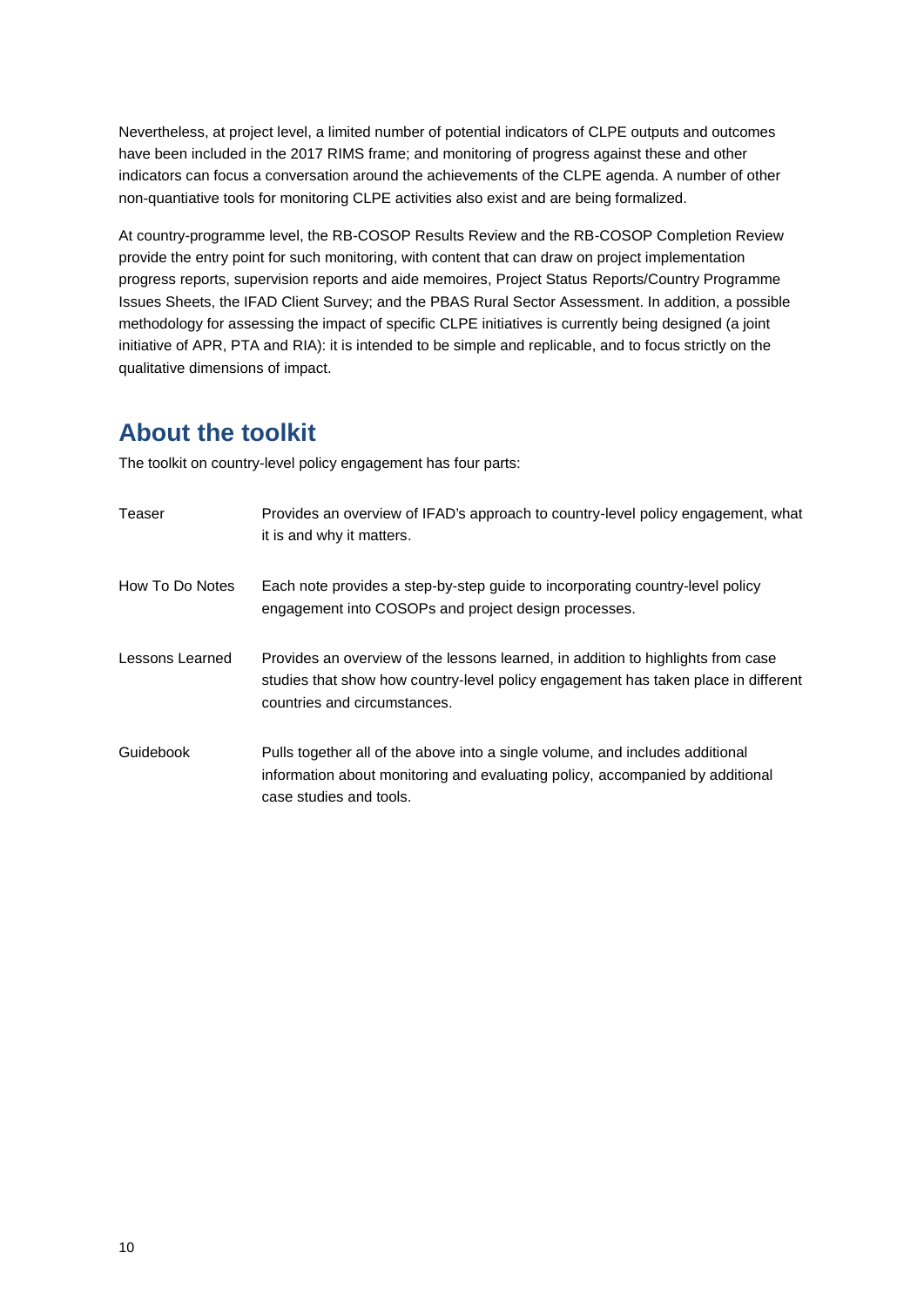# **References**

- IFAD. 2016. *Country-level policy engagement in IFAD: A review of experience*. Available at https://www.ifad.org/documents/10180/db8284b8-6249-44d8-98f4-e04adc3433d5
- Jones, H. 2011. *A Guide to Monitoring and Evaluating Policy Influence.* Overseas Development Institute (ODI): London.
- Mcloughlin, C. 2014. *Political Economy Analysis: Topic Guide*. GSDRC, UK. See www.gsdrc.org/topic-guides/political economy-analysis.
- ODI. 2014. *RAPID Outcome Mapping Approach (ROMA): a guide to policy engagement and policy influence*. The full guide is available at www.roma.odi.org
- Phillips, L. 2016. Policy Engagement and Civil Society: The Case of IFAD. *In* R. Marchetti, ed. *Partnerships in International Policy-Making: Civil Society and Public Institutions in European and Global Affairs*. London: Palgrave Macmillan.
- Start, D., and I. Hovland. 2004. *Tools for Policy Impact: A Handbook for Researchers*. ODI: London.
- Sutcliffe, S., and J. Court. 2005. *Evidence-Based Policymaking: What Is It? How Does It work? What Relevance for Developing Countries*. ODI (November), page iii.
- Tilley, H., L. Shaxson, J. Young, J. Rea, L. Ball. 2016. 10 things to know about how to influence policy with research. ODI, London
- Weyrauch, V. 2014. *Eslabones de Incidencia: Una Metodología para Registrar la Incidencia en Políticas de RIMISP.* Working document no. 141*.*
- Young, J., and S. Sumarto. 2006. *Bridging Research, Policy and Practice.* https://www.odi.org/sites/odi.org.uk/files/odi assets/events-documents/2996.pdf